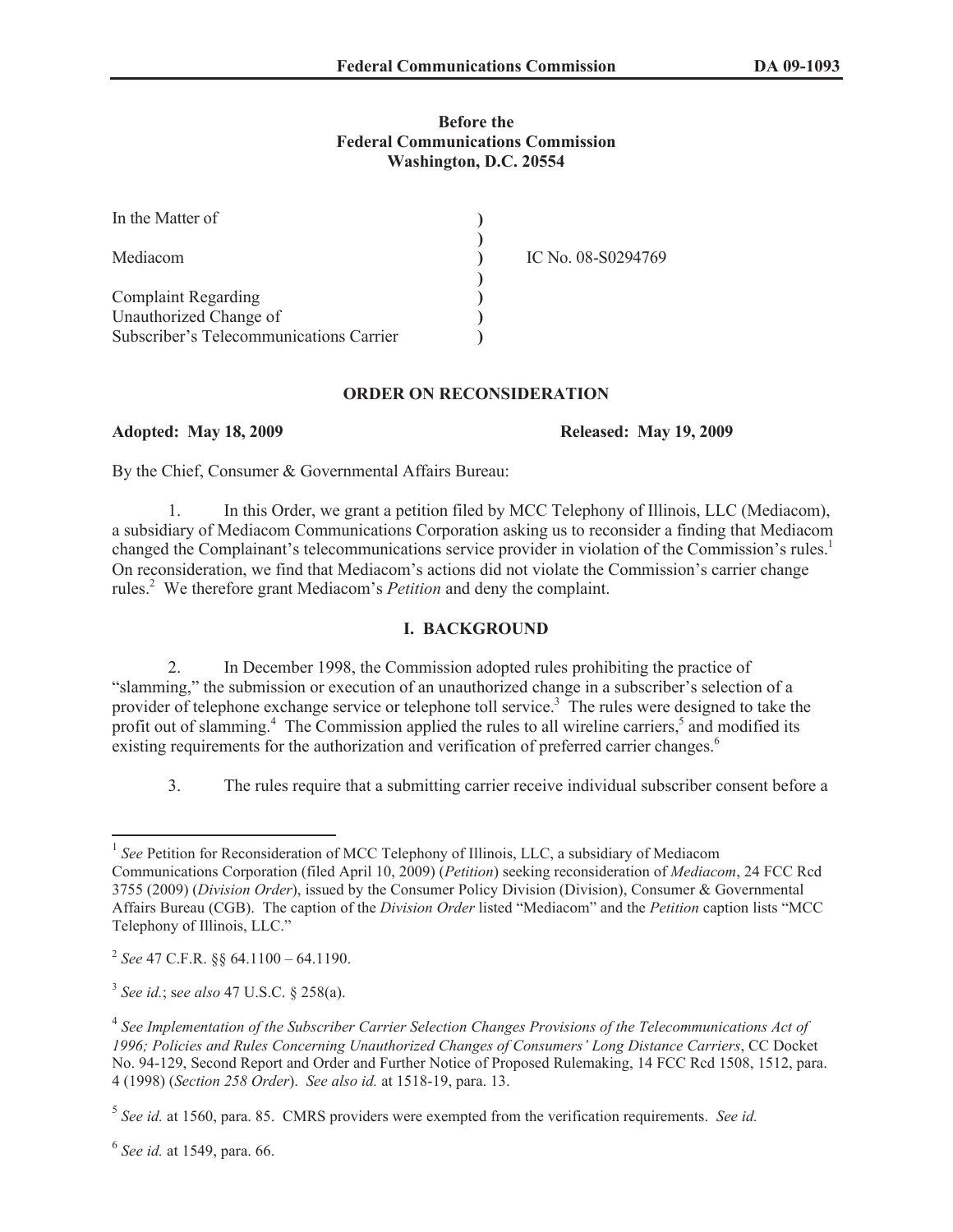carrier change may occur.<sup>7</sup> Specifically, a carrier must: (1) obtain the subscriber's written or electronically signed authorization; (2) obtain confirmation from the subscriber via a toll-free number provided exclusively for the purpose of confirming orders electronically; or (3) utilize an independent third party to verify the subscriber's order.<sup>8</sup>

4. The Commission also adopted liability rules for carriers that engage in slamming.<sup>9</sup> If the subscriber has not already paid charges to the unauthorized carrier, the subscriber is absolved of liability for charges imposed by the unauthorized carrier for service provided during the first 30 days after the unauthorized change.<sup>10</sup> Where the subscriber has paid charges to the unauthorized carrier, the unauthorized carrier must pay 150% of those charges to the authorized carrier, and the authorized carrier must refund or credit to the subscriber 50% of all charges paid by the subscriber to the unauthorized carrier. $11$ 

5. The Commission received a complaint on November 6, 2008, alleging that Complainant's telecommunications service provider had been changed from Verizon to Mediacom without Complainant's authorization.<sup>12</sup> Pursuant to Sections 1.719 and 64.1150 of the Commission's rules,<sup>13</sup> the Division notified Mediacom of the complaint.<sup>14</sup> The Division found that Mediacom failed to respond to the complaint.<sup>15</sup> The Division stated that the failure of Mediacom to respond or provide proof of verification is presumed to be clear and convincing evidence of a violation and, therefore, that Mediacom's actions resulted in an unauthorized change in Complainant's telecommunications service provider.<sup>16</sup> Mediacom seeks reconsideration of the *Division Order*.

# **II. DISCUSSION**

6. Based on the record before us, we reverse the *Division Order* and grant the *Petition*. As discussed below, Mediacom did not violate the Commission's carrier change rules.

9 *See* 47 C.F.R. §§ 64.1140, 64.1160-70.

<sup>10</sup> *See* 47 C.F.R. §§ 64.1140, 64.1160 (any charges imposed by the unauthorized carrier on the subscriber for service provided after this 30-day period shall be paid by the subscriber to the authorized carrier at the rates the subscriber was paying to the authorized carrier at the time of the unauthorized change).

<sup>11</sup> *See* 47 C.F.R. §§ 64.1140, 64.1170.

<sup>12</sup> Informal Complaint No. IC 08-S0294769, filed November 6, 2008.

<sup>13</sup> 47 C.F.R. § 1.719 (Commission procedure for informal complaints filed pursuant to Section 258 of the Act); 47 C.F.R. § 64.1150 (procedures for resolution of unauthorized changes in preferred carrier).

<sup>14</sup> Notice of Informal Complaint No. IC 08-S0294769 to Mediacom from the Deputy Chief, Division, dated November 20, 2008.

<sup>15</sup> *See Division Order*, 24 FCC Rcd 3755 (2009).

<sup>7</sup> *See* 47 C.F.R. § 64.1120. *See also* 47 U.S.C. § 258(a) (barring carriers from changing a customer's preferred local or long distance carrier without first complying with one of the Commission's verification procedures).

<sup>&</sup>lt;sup>8</sup> See 47 C.F.R. § 64.1120(c). Section 64.1130 details the requirements for letter of agency form and content for written or electronically signed authorizations. 47 C.F.R. § 64.1130.

<sup>16</sup> *See id.; see also* 47 C.F.R. § 64.1150(d).